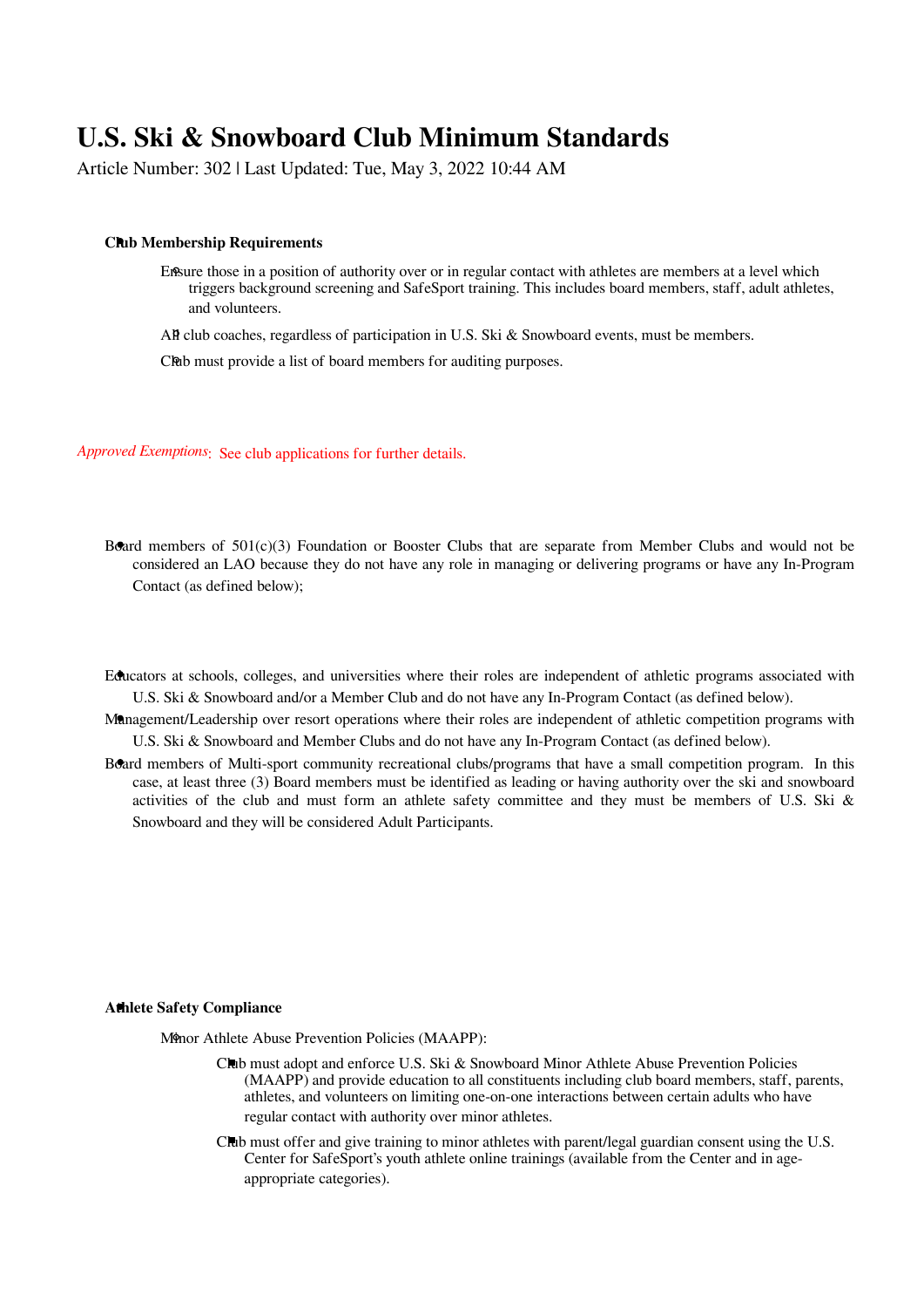Parent and age-appropriate training may be found on the [S. Ski & Snowboard's SafeSport](https://www.usskiandsnowboard.org/safesport-athlete-safety/safesport-resources) [Resource page.](https://www.usskiandsnowboard.org/safesport-athlete-safety/safesport-resources)

Club must certify to U.S. Ski  $\&$  Snowboard that it has implemented the MAAPP and, when required, has obtained the appropriate parent/legal guardian consent as allowed under the MAAPP.

Club must certify it adheres to U.S. Ski & Snowboard's [Concussion Policy](https://www.usskiandsnowboard.org/governance/policies/concussion-policy).

#### **Business Entity**

Provide evidence of legal existence in their state of primary business operations.

For example, clubs must show that they are a licensed business entity in good standing.

Examples of documentation may include: a current business license, certificate of good standing from state in which the club is incorporated, a link to the business' page in the Secretary of State's business lookup in the state you are incorporated, or other proof of business existence.

#### **General Liability Insurance**

Demonstrate club possesses general liability insurance.

This requirement may be satisfied either by joining U.S. Ski & Snowboard's CLIP program if eligible and approved or by providing U.S. Ski  $\&$  Snowboard with satisfactory evidence of coverage with minimum coverage similar to that provided by CLIP.

## **General liability policy minimum recommended standards**

AM Best Rating of "A" or better

- \$1,000,000 each occurrence/\$2,000,0000 policy aggregate
- Sexual Abuse and Molestation Coverage Coverage for alleged or actual abuse and molestation claims
- Who Is an Insured Includes members and supervisory staff of the club, officials, coaches and volunteer members

Coverage for ski and snowboard competition, training, and club activities

CLIP Ineligible – U.S. Ski & Snowboard clubs that are owned or operated by a parent entity (from